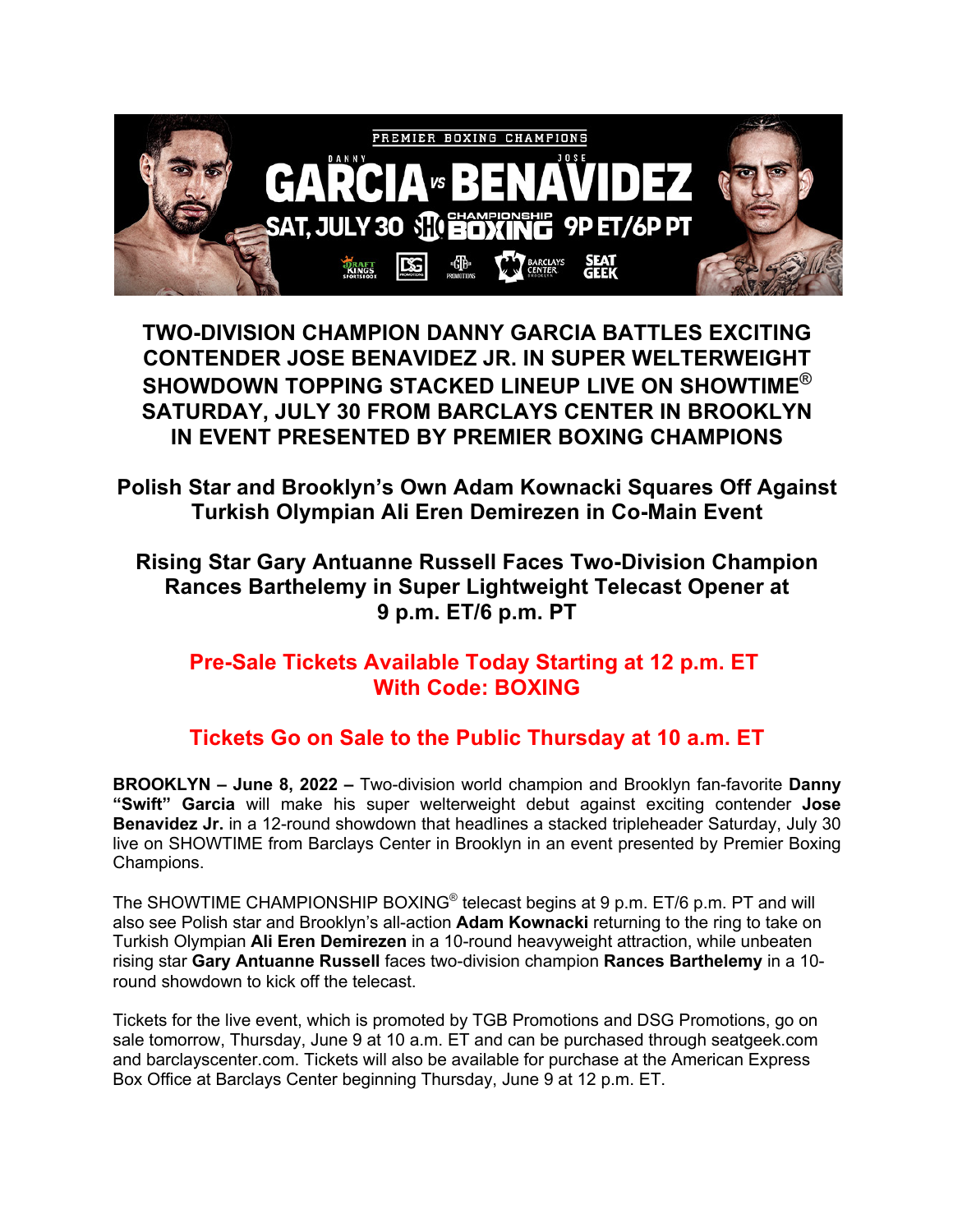## **Pre-sale tickets are available TODAY at 12 p.m. ET until 10 p.m. ET through seatgeek.com and barclayscenter.com with the code: BOXING**

"This card on July 30 has everything a boxing fan could ask for and is set up to deliver compelling action from start to finish," said Tom Brown, President of TGB Promotions. "Philadelphia's Danny Garcia has established a strong fan base in Brooklyn and will look to give them a show in his 154-pound debut against the always tough Jose Benavidez Jr. The heavyweight clash in the co-main event will be full of action as well, as popular heavyweight contender Adam Kownacki takes on Ali Eren Demirezen with both fighters looking to take a big step up the heavyweight ladder. Plus, Gary Antuanne Russell has garnered recognition as a future pound-for-pound star and can continue to solidify those credentials battling the crafty former champion Rances Barthelemy opening up the action on SHOWTIME."

A world champion at 140 and 147 pounds, Garcia (36-3, 21 KOs) owns one of the sports' most impressive resumes as he now seeks to add a 154-pound title to his list of accomplishments. He returns to fight at Barclays Center for the ninth time, where he headlined the first ever boxing show at the arena in 2012 in his SHOWTIME debut. The Philadelphia native's run through the super lightweight division saw him defeat a string of champions including Erik Morales, Amir Khan, Zab Judah, Lucas Matthysse, Nate Campbell and Kendall Holt. As a welterweight, the 34-yearold added triumphs over Lamont Peterson, Paulie Malignaggi, and Robert Guerrero, defeating Guerrero for a vacant title in 2016. Garcia's campaign at welterweight included narrow defeats to some of the sport's most talented and rugged fighters -Keith Thurman, Shawn Porter, and unbeaten unified champion Errol Spence Jr.

"I feel blessed," said Garcia. "I'm back like I never left. I can't wait to return to the ring in front of the fans at Barclays Center in Brooklyn, who have always supported me, and for all my fans across the country watching on SHOWTIME. The 'Danny Garcia Show' returns July 30 and you don't want to miss it!"

The 30-year-old Benavídez (27-1-1, 18 KOs) is the older brother of unbeaten two-time world champion David Benavídez and is trained by his father Jose Sr. A long-established contender, Benavídez moved up to super welterweight in his last fight after dropping a 147-pound title showdown to Terence Crawford in October 2018. Benavídez fought Francisco Emanuel Torres to a draw last November, his first action in just over three years. The Phoenix-native had previously earned wins over contenders such as Mauricio Herrera, Francisco Santana and Frank Rojas on his way to that world title opportunity against Crawford.

"This is a Mexico vs. Puerto Rico matchup and both of us have something to prove," said Benavídez. "It's going to be a great fight for the fans. I feel strong and I know I will end this one on fight night. I'm bigger and stronger than he is and come July 30, he will see the difference in power between us."

The 33-year-old Kownacki (20-2, 15 KOs) returns to the friendly confines of Barclays Center where he has previously fought 10 times, compiling a 9-1 record with five knockouts. Born in Lomza, Poland before moving to Brooklyn when he was seven, Kownacki will step back into the ring after dropping a pair of explosive, fan-friendly fights to Robert Helenius. He owns victories over former world champion Charles Martin and former title challengers Gerald Washington and Chris Arreola. His August 2019 battle against Arreola set CompuBox records for heavyweights in combined power punches thrown and landed.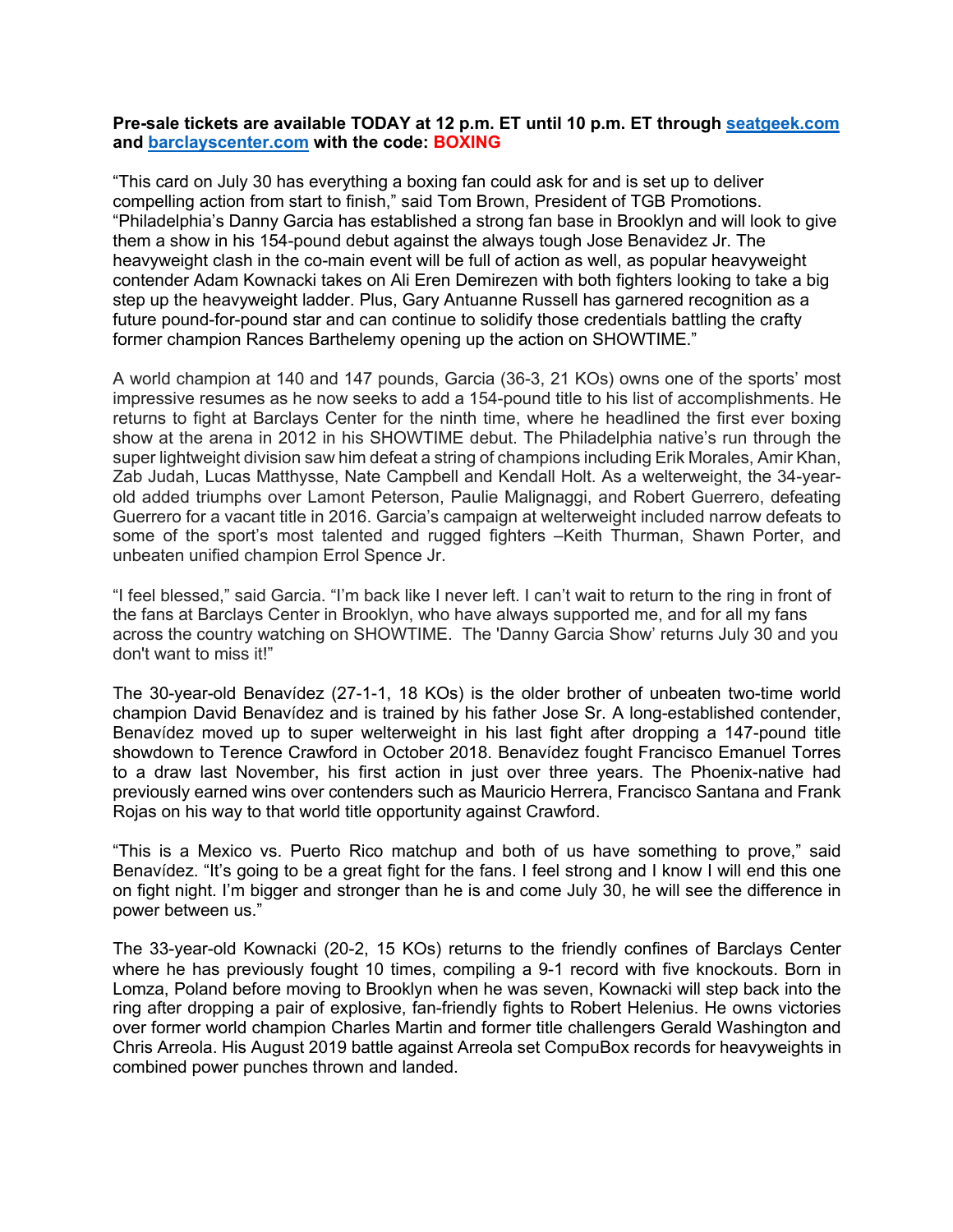"I'm very excited to be back in the ring, especially back home in Brooklyn at Barclays Center," said Kownacki. "I'm ready to show the world that Robert Helenius just caught me at a complicated time in my life, where juggling being a new father and a fighter was a new experience and learning how to manage both was something I needed to learn how to do. For this fight, my family went away to Poland while I'm in camp so I could only focus on boxing. It was a difficult decision to make, but the right one. Demirezen is coming off a couple big wins, so I know he will bring his 'A' game, but I need to beat him to be back in the heavyweight mix. Our fight on July 30 will be actionpacked with my hand being raised in victory."

A 2016 Olympian for Turkey, Demirezen (16-1, 12 KOs) has fought out of Hamburg, Germany in the professional ranks since turning pro in late 2016. The 32-year-old won his first 11 pro fights, including a second-round stoppage of Rad Rashid to capture a European heavyweight title in 2018. Demirezen's first U.S. outing came in 2019, when he became the first person to go the distance against Efe Ajagba, losing by decision. Since that defeat, Demirezen has scored fivestraight victories, including defeating former title challengers Gerald Washington in January and Kevin Johnson in May.

"I'm very happy to fight in the U.S. again on July 30," said Demirezen. "After my big win in Miami [in January], I'm very confident I'm going to give everyone a great fight in Brooklyn. I'm ready for anything Adam Kownacki brings to the ring and I want to make a big statement with a win over him."

A native of Capitol Heights, Md., Russell (15-0, 15 KOs) will be continuing on the legacy left by his late father Gary Sr., as he belongs to one of the sport's preeminent fighting families and trains alongside his older brothers, former WBC Featherweight Champion Gary Jr. and bantamweight contender Gary Antonio. The 25-year-old Russell has yet to allow an opponent to make it to the final bell since turning pro in 2017 following his run representing the U.S. at the Rio 2016 Summer Olympics. Most recently, Russell added the most impressive professional victory of his career thus far, as he became the first person to stop former champion Viktor Postol in their February clash on SHOWTIME.

When asked about his fight against Barthelemy, Russell cryptically said, "Deforestation is just a phase that shows there's more space for growth and conquer,'' and then stated that he would explain what he means after winning this fight.

A native of Havana, Cuba now fighting out of Las Vegas, Barthelemy (29-1-1, 15 KOs) added two victories in 2021, winning a unanimous decision over All Rivera in January before stopping Gustavo David Vittori in two rounds in November. A world champion at 130 and 135 pounds, Barthelemy owns notable victories over Argenis Mendez, Antonio DeMarco, Mickey Bey and Denis Shafikov. His only professional loss came in a 2018 140-pound championship rematch against Kiryl Relikh, with the only other blemish on his record coming via a draw versus former champion Robert Easter Jr. in 2019. Barthelemy also comes from a fighting family, as he is the middle brother between the younger Leduan and the older Yan, who won a gold medal at the 2004 Olympics.

"I'm thrilled to be competing on SHOWTIME, especially against an undefeated young lion like Gary Antuanne Russell," said Barthelemy. "He's knocked out every opponent he's faced, but he's going to find out real quick that I'm on another level. I'm more determined than ever to take this young kid to school. Don't be surprised if I take him out, as I've been working on my power and explosiveness. The new and improved version of myself will be on display July 30 in Brooklyn."